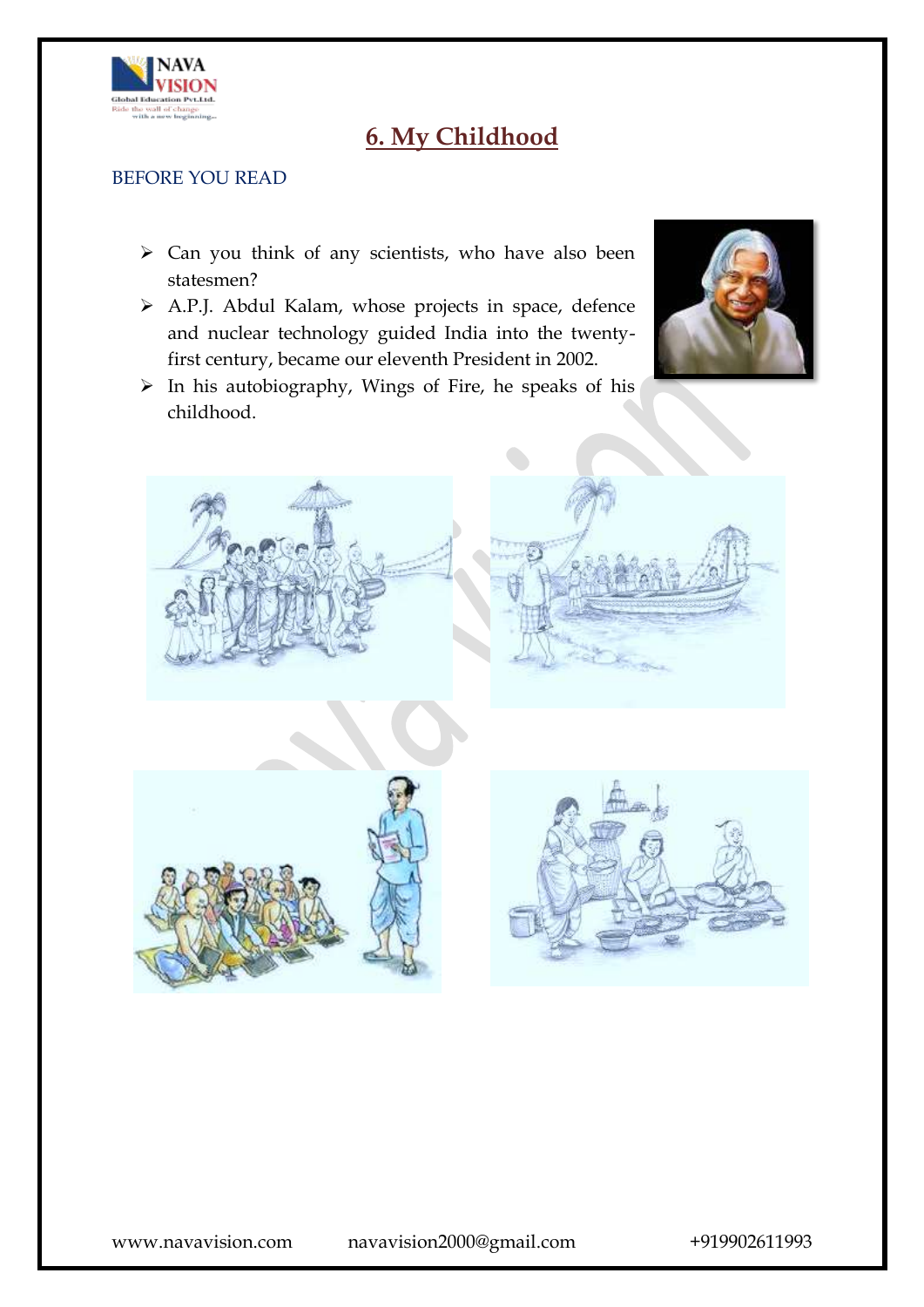

1. I was born into a middle-class Tamil family in the island town of Rameswaram in the erstwhile Madras State. My father, Jainulabdeen, had neither much formal education nor much wealth; despite these disadvantages, he possessed great innate wisdom and a true generosity of spirit. He had an ideal helpmate in my mother, Ashiamma. I do not recall the exact number of people she fed every day, but I am quite certain that far more outsiders ate with us than all the members of our own family put together.

2. I was one of many children — a short boy with rather undistinguished looks, born to tall and handsome parents. We lived in our ancestral house, which was built in the middle of the nineteenth century. It was a fairly large pucca house, made of limestone and brick, on the Mosque Street in Rameswaram. My austere father used to avoid all inessential comforts and luxuries. However, all necessities were provided for, in terms of food, medicine or clothes. In fact, I would say mine was a very secure childhood, both materially and emotionally.

3. The Second World War broke out in 1939, when I was eight years old. For reasons I have never been able to understand, a sudden demand for tamarind seeds erupted in the market. I used to collect the seeds and sell them to a provision shop on Mosque Street. A day's collection would fetch me the princely sum of one anna. My brother-in-law Jallaluddin would tell me stories about the War which I would later attempt to trace in the headlines in Dinamani. Our area, being isolated, was completely unaffected by the War. But soon India was forced to join the Allied Forces and something like a state of emergency was declared. The first casualty came in the form of the suspension of the train halt at Rameswaram station. The newspapers now had to be bundled and thrown out from the moving train on the Rameswaram Road between Rameswaram and Dhanuskodi. That forced my cousin Samsuddin, who distributed newspapers in Rameswarm, to look for a helping hand to catch the bundles and, as if naturally, I filled the slot. Samsuddin helped me earn my first wages. Half a century later, I can still feel the surge of pride in earning my own money for the first time.

## **A.P.J. ABDUL KALAM**

## **[An extract from Wings of Fire]**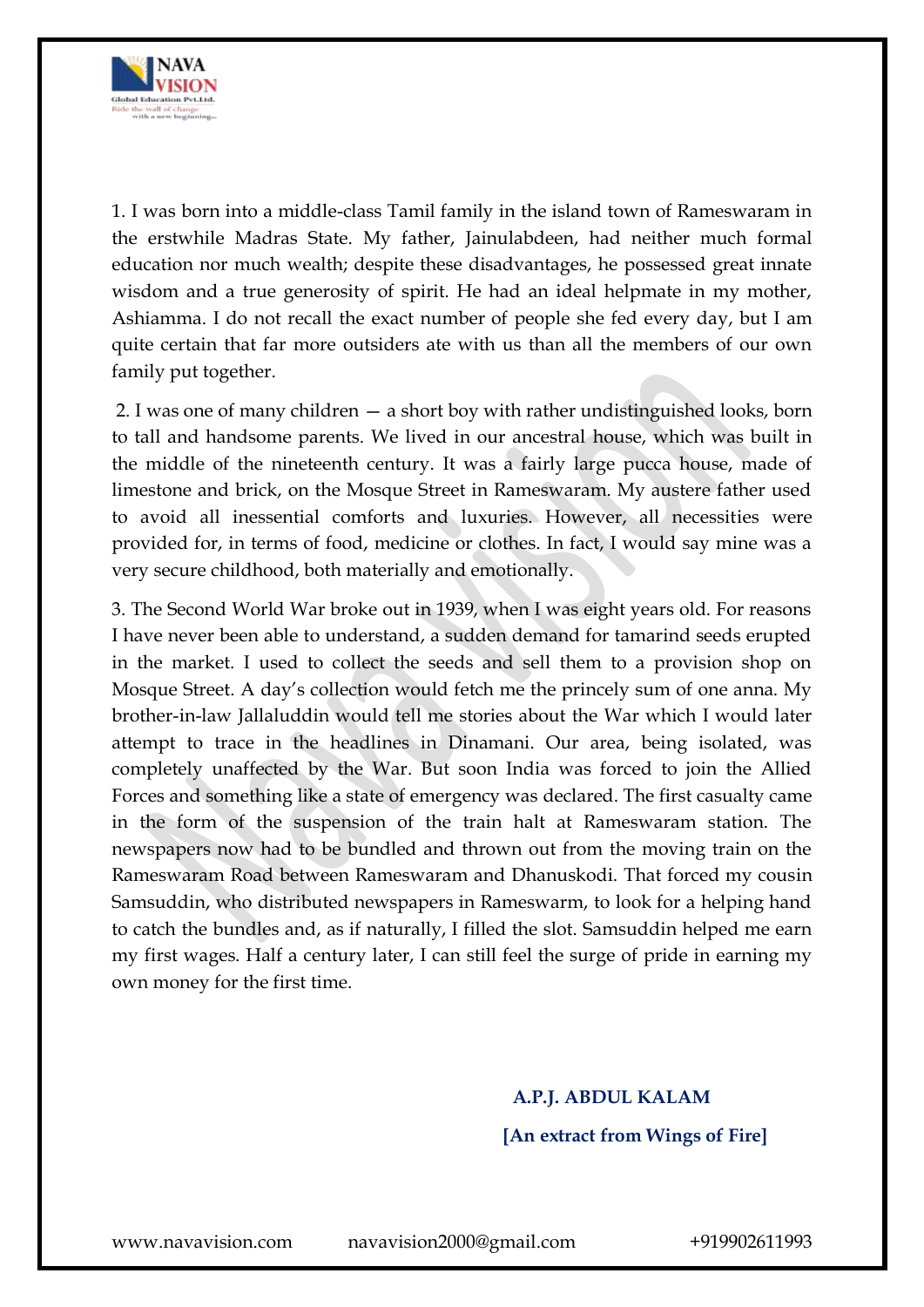

#### **New words-:**

- 1. Erstwhile: Former
- 2. Innate: Inborn; (a quality or feeling) in one's nature
- 3. Generosity of spirit: His soul sought to help others who were needy
- 4. Undistinguished: Ordinary or common
- 5. Pucca House :A house made of bricks, cement and limestone.
- 6. Austere: Simple, strict and severe
- 7. Secure: Safe
- 8. Materially: In terms of things like clothes food, medicine
- 9. Emotionally: In terms of love and affection.
- 10. Tamarind seeds: Kind of fruit
- 11. Princely sum: Generous amount (here, ironic)
- 12. Anna: An old Indian coin, worth about six paise
- 13. Isolated: Lonely, cut-off
- 14. Allied Forces: The armies of U.K., U.S.A. and Russia during the Second World War
- 15. Casualty: Loss
- 16. Suspension: End
- 17. Halt: Stop
- 18. Filled the slot: Fit into a place easily
- 19. Pride: Sudden increase in the feeling of satisfaction derived from one's own achievements.
- 20. Half a century later: After a period of 50 years.
- 21. Figures of authority: A person who had authority over another person; a person who has the power to give orders or make decisions.
- 22. Inherited: Characteristic, or a quality which you have got from your parents or ancestors.
- 23. Socio-economic: In terms of money
- 24. Orthodox: Strict
- 25. Could not stomach: Could not tolerate
- 26. Downcast: Sad or depressed
- 27. Summoned: Called
- 28. Bluntly: Speaking in a direct and honest way, even if this offends or upsets people.
- 29. Apologise: Seek pardon
- 30. Quit: To leave
- 31. Conviction: A strong opinion or belief
- 32. Convey: Communicated
- 33. Rigid: Strict
- 34. Segregation: Separation
- 35. Orthodox: One who follows the religion strictly
- 36. Conservative: Traditional
- 37. Rebel: In opposition
- 38. Mingle: Interact with each other.
- 39. On par: At the same level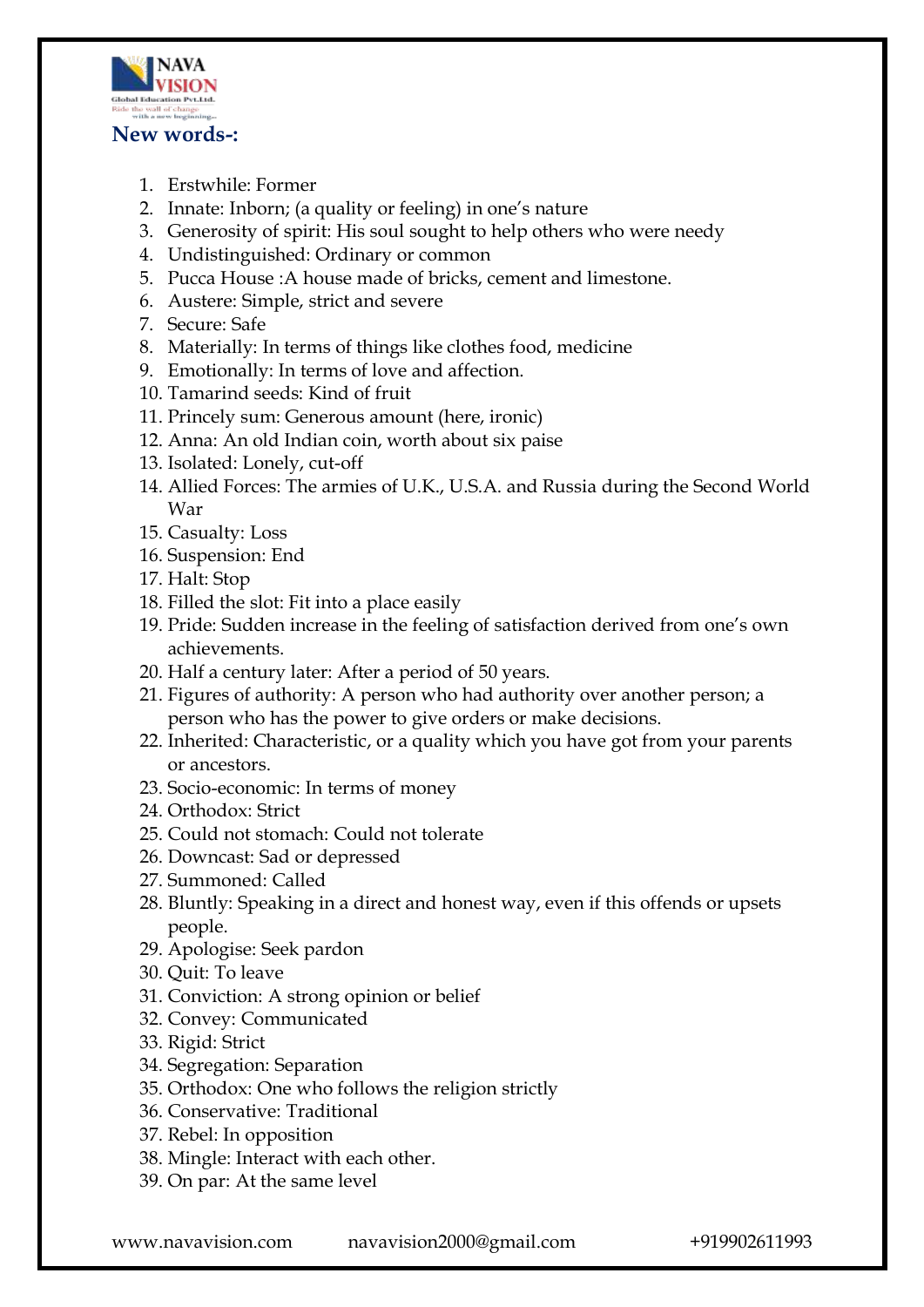

- 40. Ritually pure: Kept protected from all outside influences for the observances of religion
- 41. Perturbed: Upset
- 42. Hesitation: Doubt, delay
- 43. Confronted: Faced, tackled
- 44. Imminent: About to happen
- 45. Unprecedented: never done or know before.
- 46. Optimism: Hope, cheer
- 47. Longing: Desire

I. Find the sentences in the text where these words occur:

| $\vert$ Erupt | Surge | Trace | Undistinguished | Casualty |
|---------------|-------|-------|-----------------|----------|
|               |       |       |                 |          |

Look these words up in a dictionary which gives examples of how they are used.

Now answer the following questions.

a) What are the things that can erupt? Use examples to explain the various meanings of erupt. Now do the same for the word surge. What things can surge?

\_\_\_\_\_\_\_\_\_\_\_\_\_\_\_\_\_\_\_\_\_\_\_\_\_\_\_\_\_\_\_\_\_\_\_\_\_\_\_\_\_\_\_\_\_\_\_\_\_\_\_\_\_\_\_\_\_\_\_\_\_\_\_\_\_\_\_\_\_\_\_\_\_\_\_ \_\_\_\_\_\_\_\_\_\_\_\_\_\_\_\_\_\_\_\_\_\_\_\_\_\_\_\_\_\_\_\_\_\_\_\_\_\_\_\_\_\_\_\_\_\_\_\_\_\_\_\_\_\_\_\_\_\_\_\_\_\_\_\_\_\_\_\_\_\_\_\_\_\_\_  $\blacksquare$  $\blacksquare$ 

b) What are the meanings of the word trace and which of the meanings is closest to the word in the text?

\_\_\_\_\_\_\_\_\_\_\_\_\_\_\_\_\_\_\_\_\_\_\_\_\_\_\_\_\_\_\_\_\_\_\_\_\_\_\_\_\_\_\_\_\_\_\_\_\_\_\_\_\_\_\_\_\_\_\_\_\_\_\_\_\_\_\_\_\_\_\_\_\_\_\_ \_\_\_\_\_\_\_\_\_\_\_\_\_\_\_\_\_\_\_\_\_\_\_\_\_\_\_\_\_\_\_\_\_\_\_\_\_\_\_\_\_\_\_\_\_\_\_\_\_\_\_\_\_\_\_\_\_\_\_\_\_\_\_\_\_\_\_\_\_\_\_\_\_\_\_ \_\_\_\_\_\_\_\_\_\_\_\_\_\_\_\_\_\_\_\_\_\_\_\_\_\_\_\_\_\_\_\_\_\_\_\_\_\_\_\_\_\_\_\_\_\_\_\_\_\_\_\_\_\_\_\_\_\_\_\_\_\_\_\_\_\_\_\_\_\_\_\_\_\_\_ \_\_\_\_\_\_\_\_\_\_\_\_\_\_\_\_\_\_\_\_\_\_\_\_\_\_\_\_\_\_\_\_\_\_\_\_\_\_\_\_\_\_\_\_\_\_\_\_\_\_\_\_\_\_\_\_\_\_\_\_\_\_\_\_\_\_\_\_\_\_\_\_\_\_\_

c) Can you find the word undistinguished in your dictionary? (If not, look up the word distinguished and say what undistinguished must mean.)

\_\_\_\_\_\_\_\_\_\_\_\_\_\_\_\_\_\_\_\_\_\_\_\_\_\_\_\_\_\_\_\_\_\_\_\_\_\_\_\_\_\_\_\_\_\_\_\_\_\_\_\_\_\_\_\_\_\_\_\_\_\_\_\_\_\_\_\_\_\_\_\_\_\_\_ \_\_\_\_\_\_\_\_\_\_\_\_\_\_\_\_\_\_\_\_\_\_\_\_\_\_\_\_\_\_\_\_\_\_\_\_\_\_\_\_\_\_\_\_\_\_\_\_\_\_\_\_\_\_\_\_\_\_\_\_\_\_\_\_\_\_\_\_\_\_\_\_\_\_\_